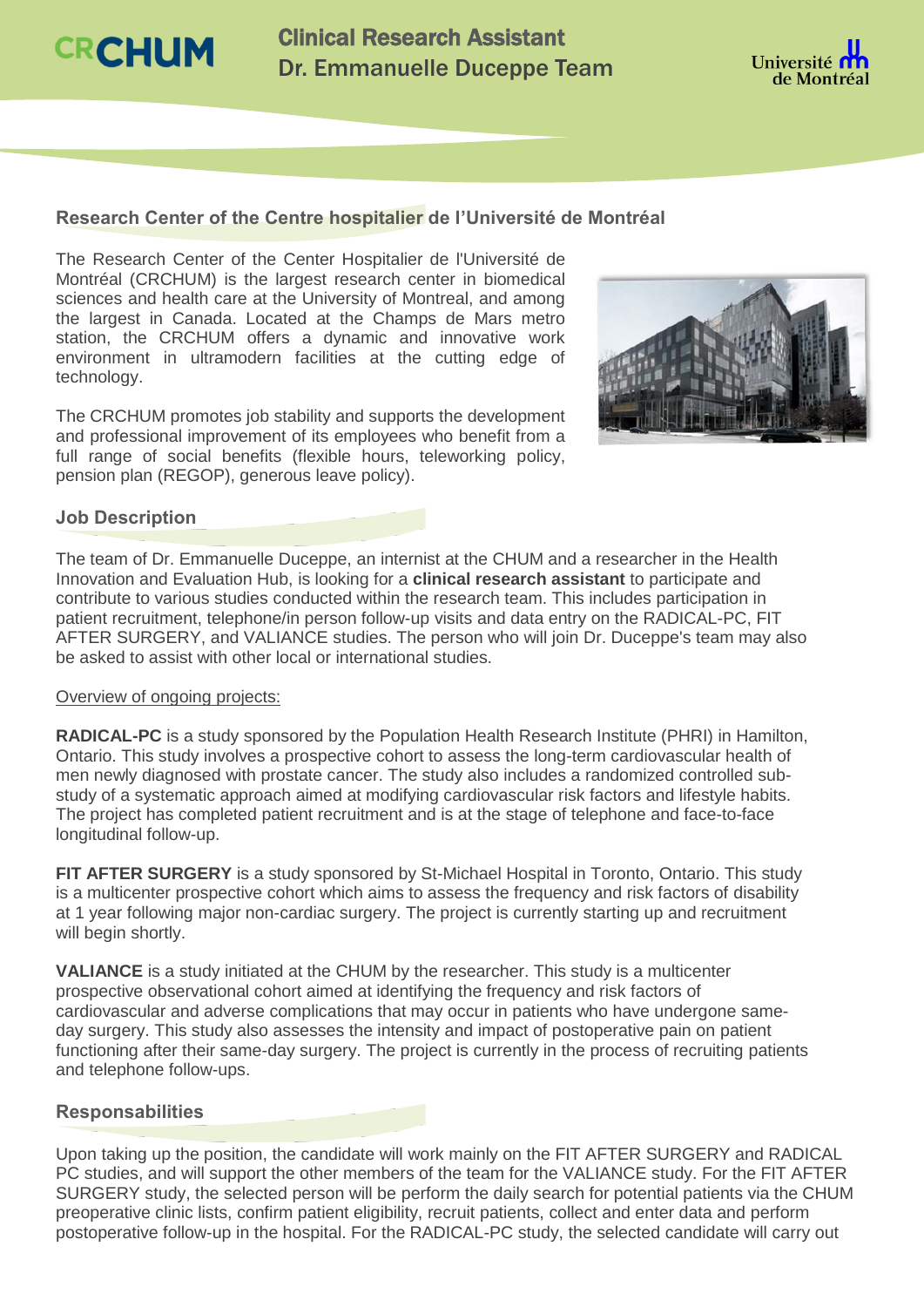



telephone and face-to-face follow-ups of patients already included in the study and data entry. For the VALIANCE study, the selected candidate may be required to help the other members of the team in the various tasks of the study (eg recruitment, monitoring, collection and data entry). Finally, the candidate will join Dr. Duceppe's research team and participate in the smooth running of various current and future local projects.

# **Tasks :**

- $\checkmark$  Search for eligible patient on daily basis via OACIS and OPERA operating lists.
- $\checkmark$  Review medical records of potential patients and confirm eligibility of selected patients from the preoperative clinic/same-day surgery unit/ care units.
- $\sim$  Obtain informed consent from patients and proceed with enrollment.
- $\checkmark$  Carry out postoperative follow-up visits on the patient's unit to ensure the application of the study protocol.
- $\checkmark$  Capture research data on CRFs (Case Report Forms) in paper form or in electronic form directly into the database. (i.e. DFexplore, REDCap)
- $\checkmark$  Collate clinical data into electronic CRFs and make appropriate corrections when necessary.
- $\checkmark$  Conduct telephone/ in-person follow-up visits as scheduled.
- $\checkmark$  Seek source documentation in patient medical records from archives of healthcare establishments other than the CHUM.
- $\checkmark$  Participate in related tasks required for an efficient functioning of the research team.

# **Qualifications**

- $\checkmark$  Undergraduate university degree in a relevant field such as social sciences, health sciences or professional health training (e.g. nursing)
- $\checkmark$  Experience in quantitative data collection
- $\checkmark$  Basic computer skills
- $\checkmark$  Excellent communication skills: written, oral and reading in both French and English
- $\checkmark$  Organizational skills, attention to detail
- $\checkmark$  Strong ability to work and collaborate as a team
- $\checkmark$  Good interpersonal skills and ability to communicate with patients

#### **Assets :**

- $\checkmark$  Experience in clinical research and contact with patients
- $\checkmark$  Familiarity with the new CHUM premises
- $\checkmark$  Familiarity with electronic databases and knowledge on how to use OACIS

#### **Job prerequisites** :

- $\checkmark$  Completion of the Good Clinical Practice (GCP) online training (if not completed within the current year)
- $\checkmark$  Completion of the Health Canada Division 5 –Drugs for clinical trials involving Human Subjects. (if not already completed)
- $\checkmark$  Completion of online « TCPS 2: CORE » (if not already completed)

## **Status and advantages**

Full-time position, 35 hours per week, daytime, Schedule: Monday to Friday (7:00-15:00)